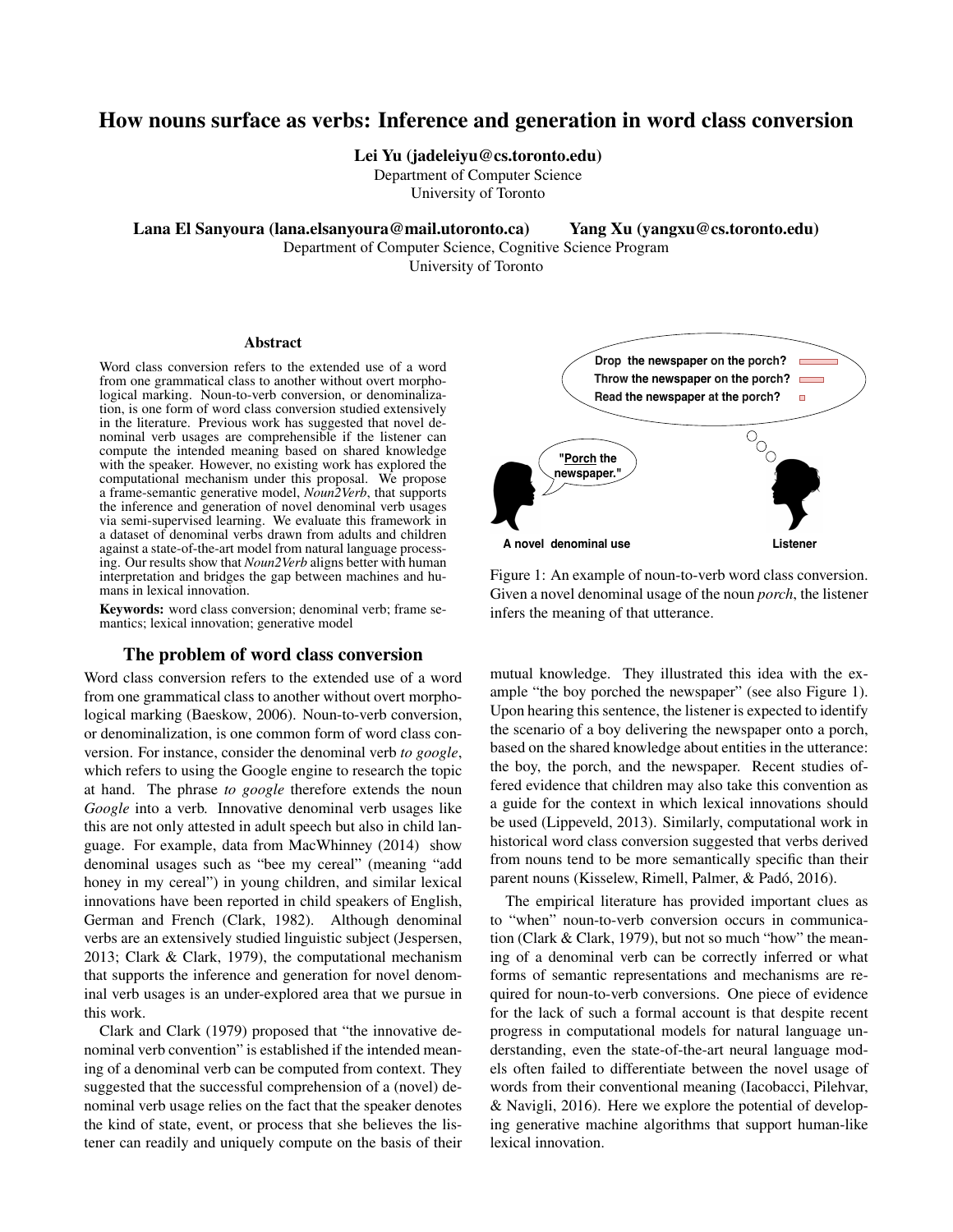We illustrate our approach in Figure 1. Here the listener infers the intended meaning of a novel denominal usage, operationalized as a distribution over possible interpretations of the utterance from the speaker. We consider listener interpretations that can be decomposed into a paraphrase verb, e.g., *drop*, and a prepositional phrase that describes the semantic relation between the verb and the noun context, e.g., location *on*. One goal of our proposed framework is to learn how to automatically infer the meaning of a novel denominal verb usage by rephrasing it with a canonical verb and an appropriate prepositional phrase—this is the *inference* problem. We also consider the inverse problem of *generation*, where the aim is to automatically extend a canonical noun (e.g., *porch*) to novel instances of denominal usage given the intended meaning, made up of a clue verb and a prepositional phrase.

Our framework is inspired partly by the Generative Lexicon theory (Pustejovsky, 1991), where it was proposed that meanings of a noun can be represented by a set of relations referred to as *qualia* that encode information relating to hidden events and activities associated with the word. The approach we take will support choosing the most probable role(s) under a linguistic context over all possible qualia roles. Importantly our work is also rooted in the earlier theory of frame semantics (Fillmore, 1968; Gropen, Pinker, Hollander, & Goldberg, 1991). As Barsalou (1992) suggested, frame-like representational components provide a powerful productive apparatus for generating highly flexible concepts within a field.

We contribute a semi-supervised framework that learns latent semantic frames in verb denomination which we show to improve both understanding and production of novel denominal usages. The inference of semantic relations between converted verbs and parent nouns also bears resemblance to the line of NLP research on noun-compound classification, where computational models are trained to determine the semantic relation that holds between the constituents of a nouncompound (Shwartz & Dagan, 2018). However, few studies have focused on automatic inference for relations in nounverb compounds. Our work goes beyond these classification tasks and considers more cognitively grounded generation problems for innovative lexical usage.

### Computational formulation

We first formalize noun-to-verb conversion as a probabilistic generative model based on a listener (or inferencer) and a generator. We then describe how this framework can be effectively learned through a reconstruction game between the inferencer and the generator via semi-supervised learning.

Variable definition. The listener hears a *query utterance*  $u_q = \{t, o\}$  consisting of a denominal verb (which we call *target word*) *t* and its object *o* (e.g., "porch the newspaper") from the generator. The listener then tries to interpret this query utterance by inferring the following semantic roles: 1) a *paraphrase verb v* representing the novel meaning of converted noun *t* (e.g., *drop* for *porch*); 2) a prepositional *semantic relation r* between *v* and *t* (e.g., "location on" between *drop*



(b) Illustrative diagram of the reconstruction game.

Figure 2: (a) A graphical illustration of the proposed *Noun2Verb* (*N2V*) model. The observed variable refers to a set of denominal verb usages (e.g., "porch the newspaper"). The partially observed variable refers to the fact that only a proportion of the denominal cases would have human-annotated paraphrases (e.g., "drop the newspaper on the porch"), whereas a greater proportion would have no annotation which the model needs to learn. The latent variable captures implicit frames associated with denominal usages (e.g., "NEWSPAPER DELIVERY") which the model marginalizes out. (b) An illustration of the semi-supervised learning paradigm based on the reconstruction game, equivalent to a variational Bayes autoencoder. The networks are provided with only partially annotated denominal usage data, but they learn to interpret the unannotated data by encoding the variables  $v$ ,  $r$ , and  $z$  and minimizing the difference between outputs from the generator network (reconstruction) and inputs to the inference network.

and *porch*); 3) a latent *frame variable z* specifying the topic, or semantic frame of the scenario conveyed by the query utterance. Inference of the query utterance will take the form of a *paraphrase utterance*  $u_p = \{v, r, t, o\}$  that construes the meaning of the denominal usage. We consider 8 semantic relational types drawn mainly from work by Clark and Clark (1979). As we shall see, the frame variable  $\zeta$  is essential to our generative framework, because it allows the generator to produce novel denominal verbs across different scenarios.

We present the *Noun2Verb* (abbreviated as *N2V*) model to simulate both the inference and generation of denominal verbs. We consider the five semantic roles described above as random variables that fall into three groups: observed variables  $\{t, o\}$  of denominal usage, partially observed variables  $\{v, r\}$  (as we only consider a small proportion of denominal usages with human annotations; most denominal usages we consider do not have annotations), and latent variable  $\{z\}$ , as illustrated in Figure 2a. Inspired by frame semantics, our model handles cases where the main verbs associated with the frames are *null-instantiated* (Ruppenhofer & Michaelis,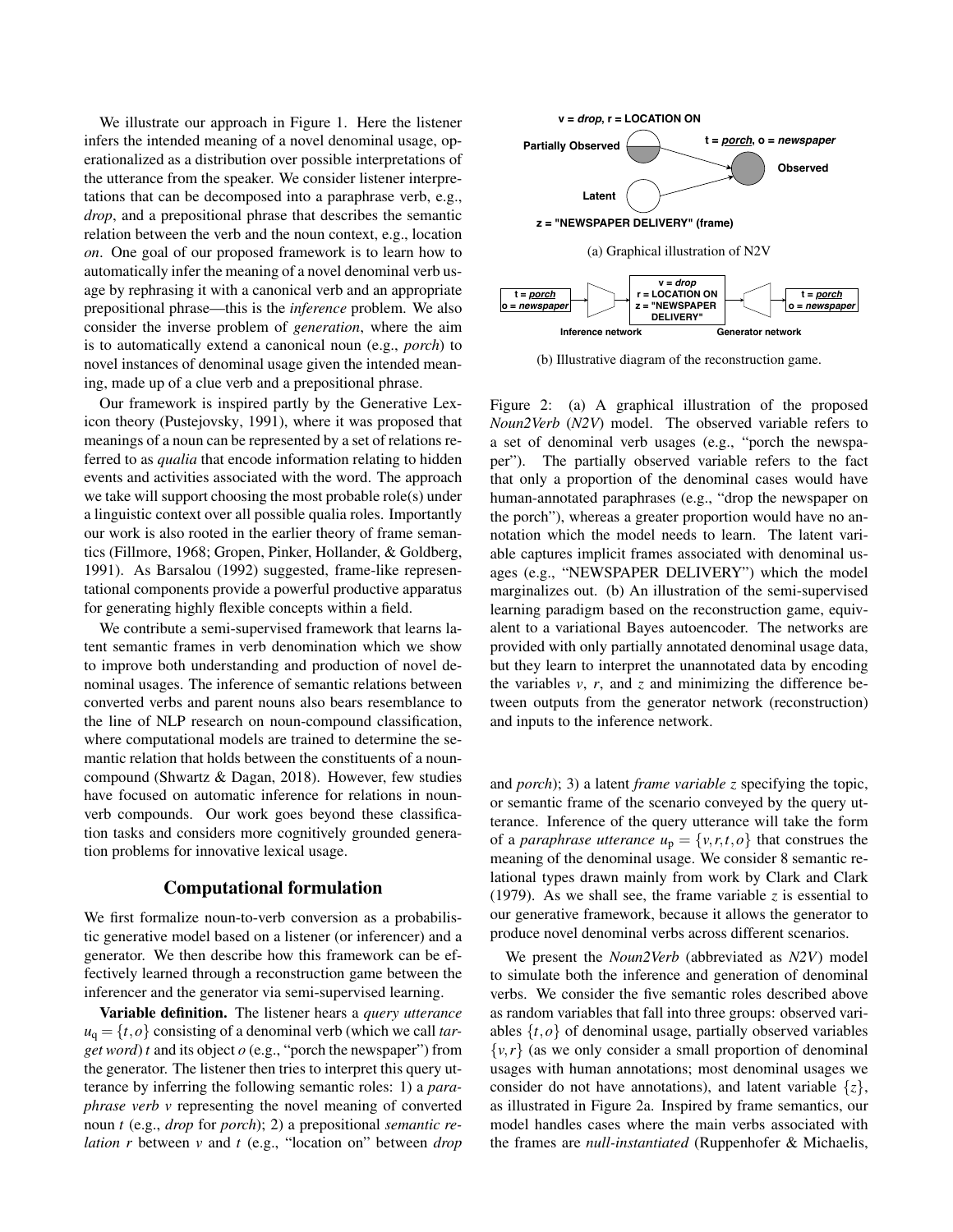2014) – they are omitted and left for the listener to infer.

Generation. In the generation process, the generator produces a denominal verb usage by sampling a frame *z* and a verb-relation pair  $\{v, r\}$  from a prior distribution, and then drawing the sample target word and its object from the following conditional probability:

$$
p_{\text{gen}}(u_{\text{q}}) = \sum_{z,u_{\text{p}}} p_{\text{prior}}(u_{\text{p}}) p_{\text{prior}}(z) p_{\text{gen}}(u_{\text{q}}|u_{\text{p}},z)
$$
(1)

where we set  $p_{prior}(u_p)$  to be uniform for both verb and relation, and  $p_{prior}(z) = \mathcal{N}(0, 1)$  as a standardized normal. The sampled relation-verb pairs are expressed as vectors via pretrained word2vec embeddings that become the input of a multi-layer perceptron (MLP), which independently draws variables  $u_q = (t, o)$  from the conditional distribution:

$$
p_{\text{gen}}(u_{\text{q}}|u_{\text{p}},z) = \pi_o(\sigma(f_o(u_{\text{p}}))) * \pi_t(\sigma(f_t(u_{\text{p}})))
$$
 (2)

where  $\pi_i(\cdot)$  are categorical (or multinomial) distributions,  $\sigma(\cdot)$  denotes the softmax function, and  $f_i(\cdot)$  stands for nonlinear functions parametrzied by MLPs.

Inference. In the inference process, the listener performs probabilistic inference over a set of candidate paraphrase verbs *v* and semantic relations *r*, given a query utterance  $u<sub>q</sub> =$  $\{t, o\}$ . We model this as conditional probability  $p(v, r, z|t, o)$ where the latent variable  $z$  is then marginalized out:

$$
p_{\inf}(u_{\mathbf{p}}|u_{\mathbf{q}}) = \sum_{z} p_{\inf}(u_{\mathbf{p}}, z|u_{\mathbf{q}})
$$
 (3)

Similar to generation, the listener network consisting of three MLPs  $g_i(\cdot)$  computes the factorized distribution over the candidate verbs, relations and frames. The only difference is that the posterior of *z* is modeled by a normal distribution, mean and variance of which are computed by MLPs:

$$
p_{\text{inf}}(u_{p}, z | u_{q}) = \pi_{\nu}(\sigma(f_{\nu}(u_{q}))) * \pi_{r}(\sigma(f_{r}(u_{q}))) * \mathcal{K}(f_{z_{1}}(u_{q}), f_{z_{2}}(u_{q}))
$$
(4)

where  $\pi_i(\cdot)$ ,  $\sigma(\cdot)$ ,  $f_i(\cdot)$  are defined the same way as those in the generation model.

Inference and generation via semi-supervised learning. The parameters of the two neural networks described form a large hypothesis space for model selection. To find optimal configurations, it is possible to train two groups of MLPs by maximizing log-likelihood independently in the generation and inference tasks (Equations 2 and 4). However, this schedule treats the networks separately from denominal and paraphrased utterances produced by human annotators, hence it is unable to capture the interaction between the inferencer and the generator. We consider an alternative approach through a "reconstruction game": first, we provide the listener with a denominal utterance, and force it to "think out loud" the paraphrase by sampling a verb-relation pair, which serves as the input to generator network. The generator then tries to recover the denominal utterance by sampling a set of semantic components  $u_0$ . The distance between the original utterance and the reconstructed utterance is taken as the loss function. Since both the inferencer and the generator contribute to the outcome of the game, when applying the standard back-propagation algorithm, the two neural networks can be trained simultaneously. The overall learning process consists of reconstructing query utterances, in conjunction with learning on human-paraphrased examples alternately—a paradigm known as *semi-supervised learning* from machine learning.

Let  $X_{\mu} = \{u_q^{(i)}\}_{i=1}^m$  denote the set of query utterances, and  $X_s = \{u_q^{(j)}, u_p^{(j)}\}_{j=1}^n$  for those with paraphrase utterances from human annotations, we minimize the following loss function *J*:

$$
J = L + \mathcal{U} \tag{5}
$$

where the supervised loss  $\mathcal L$  in Equation (5) refers to:

$$
\mathcal{L} = \sum_{u_p^{(j)}, u_q^{(j)} \in X_s} \log p_{\text{gen}}(u_q) + \log p_{\text{inf}}(u_p | u_q) \tag{6}
$$

and the unsupervised loss *U* in Equation (5) refers to:

$$
\mathcal{U} = \sum_{u_q^{(i)} \in X_u} \mathbb{E}_{\text{inf}}[\log p_{\text{gen}}(u_q) - \log p_{\text{inf}}(u_p|u_q)] \tag{7}
$$

 $\mathbb{E}_{\text{inf}}[\cdot]$  in Equation 7 refers to sampling  $u_{\text{p}}$  from  $p_{\text{inf}}(u_{\text{p}}|u_{\text{q}})$ to compute the entire loss multiple times and take the expected loss. Therefore, minimizing the loss *J* Equation 5 is equivalent to minimizing both supervised loss *L* and unsupervised loss *U*. We illustrate the reconstruction game and the two networks in Figure 2b. This learning paradigm is equivalent to *variational Bayes* autoencoder in deep learning (Kingma & Welling, 2013) used widely to generate complex data.

#### Data

We collected data from four sources: 1) denominal utterances from adults; 2) denominal utterances from children; 3) augmented denominal utterances from a web corpus, and 4) paraphrased utterances, or human annotations, via crowdsourcing.

Meta dataset of denominal verb usages. We extracted pairs of denominal usages and paraphrases from 1) a list of query utterances produced by adults from Clark and Clark (1979), and 2) a similar set from child speech reported in Clark (2004). For these cases, each denominal utterance has already been annotated in terms of the semantic relation by the authors, but no paraphrased verbs are available. To obtain ground-truth paraphrases, we searched for the top-3 verbs that co-occur most frequently with every query utterance on the large, comprehensive iWeb 2015 corpus (https://corpus.byu.edu/iweb/). We performed searches through the Sketch Engine online corpus tool (https://www.sketchengine.eu) via regularexpression queries. We obtained 786 query-paraphrase pairs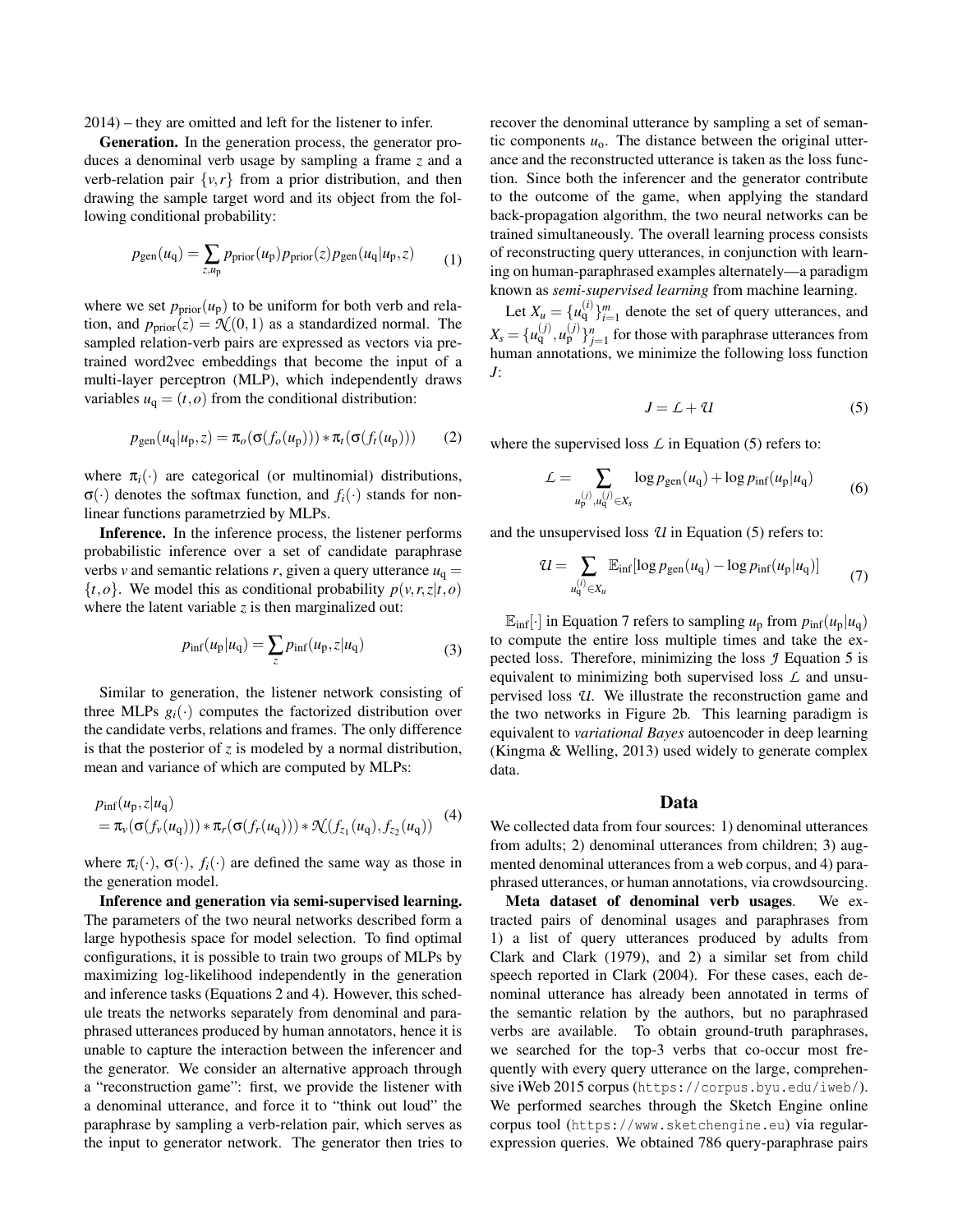

Figure 3: Receiver operating characteristic (ROC) curves that summarize model performance in inference and generation. "N2V-full" is the proposed Noun2Verb word class conversion model; "N2V-partial" is the same model yet without the latent frame variable *z*; "BERT" is a state-of-the-art natural language processing model; "Frequency" and "Random" refer to frequency-based and random baseline models. "AUC" refers to area under the curve: a better model has a higher AUC.

from adult data (denoted by  $U_{\text{adult}}$ ), and 32 examples from children (denoted by *U*children).

Augmented data from WordNet. While a small proportion (about 5%) of denominal verb usages in our data has paraphrases, a greater proportion lacks such information. Furthermore, we expect our model to be able to interpret novel utterances by generalizing over learned examples: if the model is told that "send the resume via email" is the right interpretation of "email the resume", then on hearing a similar utterance like "mail the package", it should generalize and understand that utterance also has something to do with the transportation frame. We therefore obtained a set of new query utterances by replacing target noun of each query example described in the previous section with a semantically related noun. We took the taxonomy from WordNet and extract all synonyms of each target from the same synset as substitutes. This yielded 1,129 queries (denoted by *U*aug) excluding targets without synonyms.

Ground-truth human annotations of paraphrases. We also collected human paraphrases for a small set of query utterances via Amazon Mechanical Turks (AMT) crowdsourcing marketplace for model evaluation. We chose 132 query utterances (denoted by  $U_{\text{eval}}$ ) – 100 of which came from  $U_{\text{adult}}$ and 32 of which from  $U_{\text{children}}$  – and collected their human annotations. Each query has a paraphrased utterance with the top-3 paraphrase verbs collected from the iWeb corpora, and the participants were asked to choose, among the three candidates, all verbs that serve as good paraphrases for the target word in the query utterance. If none of them is appropriate, then the participants must provide a good alternative paraphrase verb by themselves. For each query utterance, about 15 to 20 responses were collected. We found that for over 85% cases the participants considered at least one candidate verb as a good paraphrase, suggesting that our iWeb-based approach to bootstrap paraphrases is reasonably accurate.

#### Experiments and results

Model training. We trained both the inferencer and generator networks based on data from *U*adult, *U*children and *U*aug, and we evaluated the model on novel instances of denominal usage in *U*eval (discussed later). We used Pyro (Bonawitz, Denison, Griffiths, & Gopnik, 2014), a probabilistic programming language, to implement our generative model. Optimizing the objective in Equation 5 was performed by stochastic gradient descent via Adam optimizer (Kingma & Ba, 2014), with learning rate  $\alpha = 0.001$  and  $\{\beta_1, \beta_2\} = \{0.9, 0.999\}.$ 

We compared our model against a strong alternative, stateof-the-art language model named BERT (Devlin, Chang, Lee, & Toutanova, 2018). BERT is a neural language model pretrained on a large set of text-based sequential prediction tasks, and it has yielded human-level performance over 11 natural language understanding problems. To adapt BERT to denominal verbs, we fine-tuned the BERT model (with 12 hidden layers and dimensionality of 768) following standard supervised learning paradigm: the listener takes embedded  $\{u_{\alpha}\}\$ as input, and outputs categorical probabilities for each element in *u*p. The generator model computes the reversed probability  $p(u_q|u_p)$ . Our *Noun2Verb* model was trained on both paraphrased utterances  $U_{\text{adult}}$ ,  $U_{\text{children}}$  and non-paraphrased utterances *U*aug through the reconstruction game described. The BERT model, which cannot learn denominal verbs without fully labelled paraphrases, was trained only on  $U_{\text{adult}}$  and *U*children. To demonstrate the effectiveness of the augmented data, we also trained the *Noun2Verb* model without the reconstruction game: both inferencer and generator learned separately on paraphrased utterances  $U_{\text{adult}}$ ,  $U_{\text{children}}$ . We denote this model as *N*2*V*-partial, to distinguish it from the full model *N*2*V*-full. We also considered a frequency-based baseline and a random model to verify if the proposed model performs above chance. Each model takes word vectors encoded by 100-dimensional GloVe word embeddings as initial input, and we re-trained GloVe embeddings over a cropped corpus with all denominal verbs in our data set screened out, thus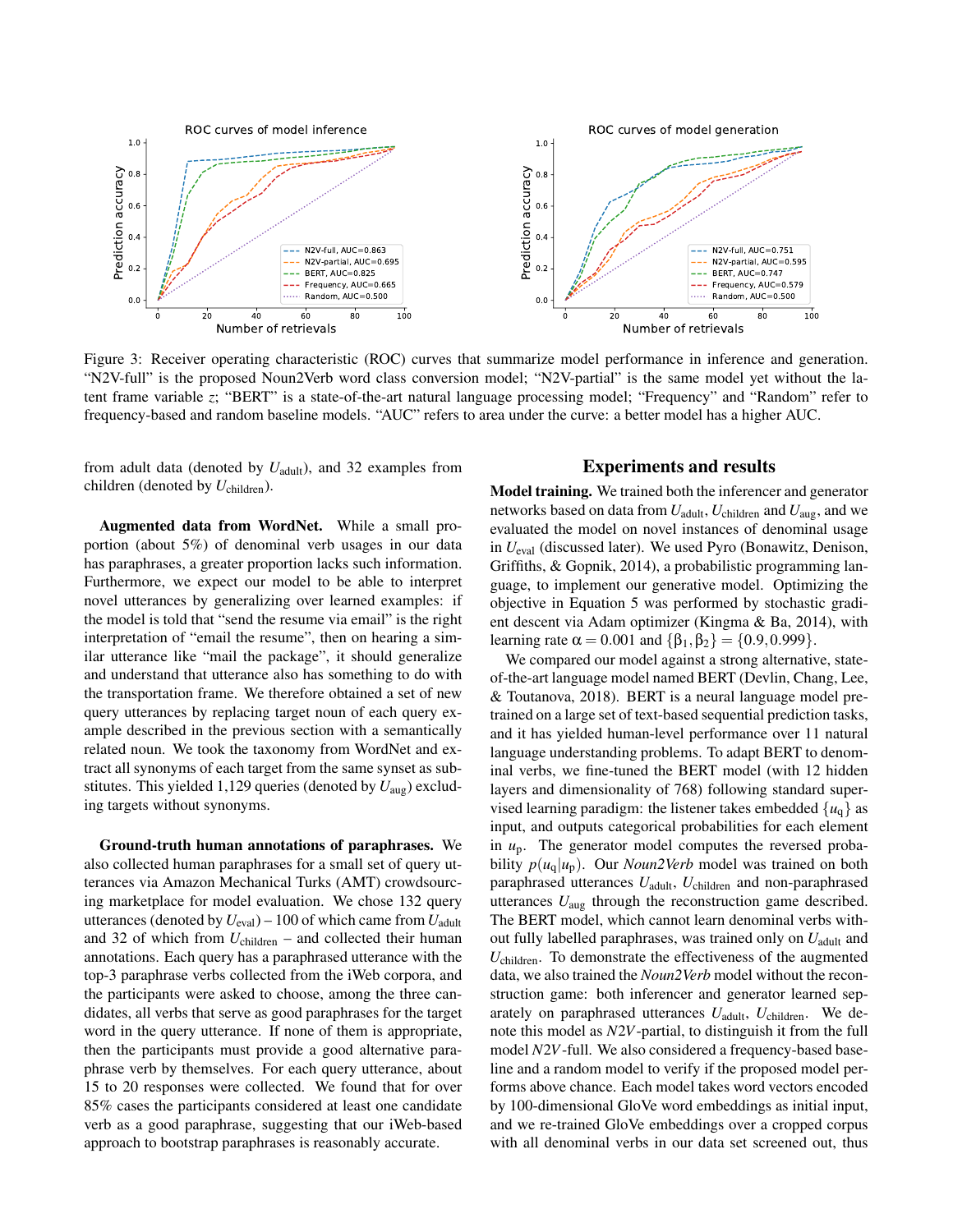

Figure 4: Example model inferences for the novel denominal usage "porched the newspaper". The horizontal axis shows a set of candidate verb paraphrases inferred from each model for the denominal verb *porched*. The bars represent model posterior probabilities over the paraphrases, with the top 3 human-annotated choices shown in red: (1) *dropped*, (2) *left*, and (3) *threw*.

preventing N2V models from exposure to denominal usages prior to the learning stage.

Model evaluation. We evaluated the models in terms of their ability to interpret and produce novel denominal verbs on *U*eval set of 132 query-paraphrase test cases. For each query in  $U_{\text{eval}}$ , we ranked all ground-truth paraphrased verbs (from human annotation) by computing the posterior probability  $p_{\text{inf}}(v|u_0)$ . We also ranked the posterior probabilities for all semantic relations *r*.

We first summarize the model performances in inference and generation via receiver operating characteristics curves in Figure 3. This measure examines whether each model can predict the correct paraphrase verb/target in the top *k* guesses. We found that all non-baseline models achieved good accuracy in predicting semantic relational types (lowest accuracy  $= 96\%$ ), so we focused on inference over *t* and *v*. We computed the area-under-the-curve (AUC) statistics to compare the cumulative precision of the models, summarized also in Figure 3. All models performed substantially better than chance on both tasks. In particular, *N*2*V*-full offers the best AUC scores for both the inference and generation tasks, outperforming BERT which in turn outperforms *N*2*V*-partial. These findings show that the unsupervised reconstruction procedure has helped in the inference and generation of novel noun-to-verb conversions. It is worth noting that BERT has already gained a large repertoire of knowledge from supervised pre-training, and our results indicate that unsupervised learning has helped *Noun*2*Verb* to make better generalizations over the limited annotated data.

To gain insights into the best two models, we visualize the posterior distributions  $p_{\text{inf}}(v|u_q = \{t, o\})$  under each model. Figure 4 shows the posterior inferences from *Noun*2*Verb* and BERT based on the query utterance "the boy porched the newspaper" (top 20 candidate verbs whose probabilities are above zero are shown). We found that the *Noun*2*Verb* model assigned the highest posterior masses on the three groundtruth human-annotated verb paraphrases *dropped*, *le ft*, and *threw*. In contrast, BERT only assigned the highest posterior mass for *drop* and minimal masses on the other two alternative paraphrases. Moreover, BERT chose two non-sensical paraphrases *saw* and *wanted* as the second and third most likely candidates, most possibly because these are commonly associated words in the pre-training of BERT. This caveat of BERT not being able to explain the full distribution of paraphrases and only locking onto a single best solution has appeared to be a general issue, since we observed the same phenomenon in many other test cases.

To further verify our intuition of this issue, we considered a second measure for assessing how faithfully a model can infer the distribution of verb paraphrases from human annotations. We used Kullback-Leibler (KL) divergence,  $KL(p_{\text{inf}}(v|u_q)))$  $\{t, o\}$ )| $p_{\text{human}}(v|u_q = \{t, o\})$ ), to quantify the discrepancy between model posterior and human-generated distributions over the verb space, where  $p_{\text{human}}(v|u_q = \{t, o\})$  denotes the empirical distribution of paraphrases collected from AMT workers. Figure 5 shows that the average KL divergence on all 132 test cases is the smallest in the *Noun*2*Verb* model, suggesting that this model best represents the uncertainty in paraphrase choices from humans. This set of results shows that our proposed model offers better flexibility in interpreting novel instances of denominal usage and predicts human data better than the state-of-the-art language model.

Model interpretation. We provide example inferences and generated instances of novel denominal verbs. Table 1 shows example inferences for 5 query utterances. The top three rows correspond to cases where *Noun*2*Verb* made reasonable inference of the denominal meaning, which is manifested in the low ranks (lower is better) that the model has assigned to the ground-truth paraphrases. However, the bottom two rows suggest that *Noun*2*Verb* can fail in the inference task. In particular, the model assigned poor ranks to groundtruth paraphrases for the query "mine the gold". By checking the training data we found that there is no utterance describing a similar or related scenario, so our model failed to under-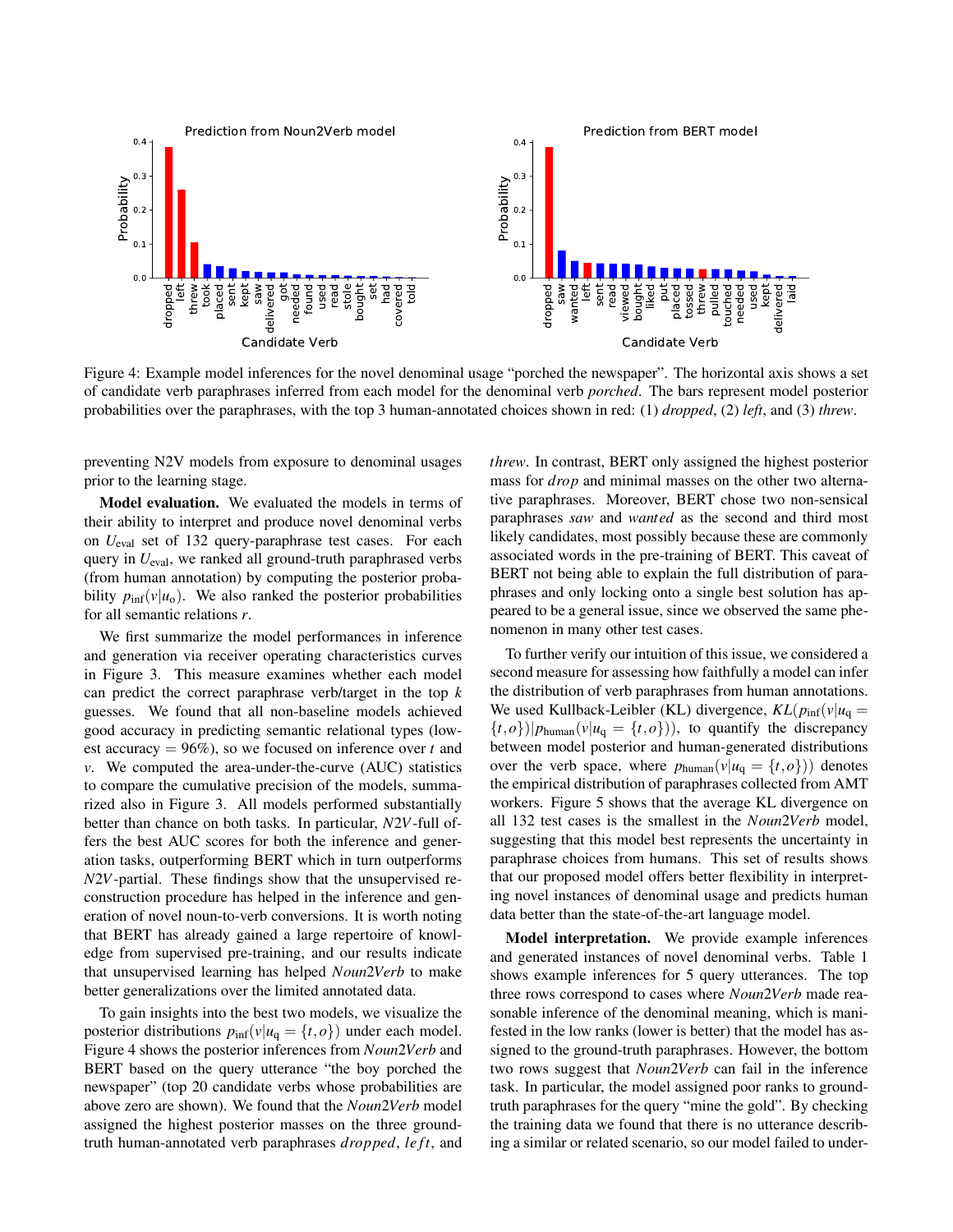| <b>Query</b>                            | <b>Semantic relation</b> | Human paraphrases with<br>model-predicted ranks in () | verb paraphrases in-<br>Top<br>ferred from the model |
|-----------------------------------------|--------------------------|-------------------------------------------------------|------------------------------------------------------|
| carpet the floor                        | locatum on               | put(1), place(3), lay(11)                             | put, drop, cover                                     |
| paper my hands                          | instrument               | $cut(1)$ , hurt $(2)$                                 | cut, hurt, wound                                     |
| fox the police                          | agent                    | $\text{deceive}(4), \text{baffle}(2), \text{fool}(3)$ | cheat, baffle, fool                                  |
| $\frac{\text{mine}}{\text{m}}$ the gold | location out             | $dig(327)$ , extract $(609)$ , get $(25)$             | put, bury, find                                      |
| bee the cereal                          | locatum on               | add(54)                                               | get, find, eat                                       |

Table 1: Example inferences of novel denominal usages made by the Noun2Verb model.

Table 2: Examples of novel denominal usages generated by the Noun2Verb model.

| Clue verb | <b>Semantic relation</b> | <b>Ground-truth phrases</b>                         | Novel denominal usages sam-<br>pled from the model posterior |
|-----------|--------------------------|-----------------------------------------------------|--------------------------------------------------------------|
| remove    | locatum out              | shell the peanuts, fin the fish,<br>skin the rabbit | stem the flowers                                             |
| hit       | instrument               | stick my sister, rock the police                    | bottle the head, rope the back                               |
| repeat    | agent                    | parrot my words                                     | chimpanzee my gestures                                       |



Figure 5: Summary of model performance in inference. Each bar represents the average Kullback-Leibler (KL) divergence between the empirical distribution of human-annotated paraphrases (with standard error) and the model-inferred posterior across 132 test cases. "N2V-full", "N2V-partial", "BERT", and "Frequency" correspond to the proposed Noun2Verb model, a partial version without the *z* variable, BERT language model, and frequency-based baseline. A lower value in KL indicates better performance. The KL divergence for random baseline (not shown) is the worst:  $44.03 \times 1e^{-3}$ .

stand the denominal meaning. In the last example, our model also failed to provide a reasonable paraphrase for *bee* in "bee the cereal" which presumably refers to "put honey produced by bees into the cereal", which exemplifies a rare or remotely extended word use by children. Table 2 shows examples of model generation. Our model is able to generate both conventional cases of denominal verb usage such as "stem the flowers" (although such cases did not appear in model training) and novel cases such as "chimpanzee my gestures".

### Conclusion

The extended usage of a word across grammatical classes is a fundamental form of lexical innovation. We present a framework that builds on structured semantic representations informed by frame semantics and learns to interpret and generate denominal verb usages with a small amount of annotated data. We show the potential of this framework in how it outperforms a state-of-the-art language model that finds difficulty in offering flexible inference beyond idiosyncratic solutions.

## Acknowledgments

We thank Bai Li and Suzanne Stevenson for constructive comments on the draft. We thank John Xu, Emmy Liu, and Zhewei Sun for helping with the experimental design. We are also thankful to members of the Computational Linguistics group at the University of Toronto for comments on an early version of this work. This research is supported by an NSERC Discovery Grant, a SSHRC Insight Grant, and a Connaught New Researcher Award to YX.